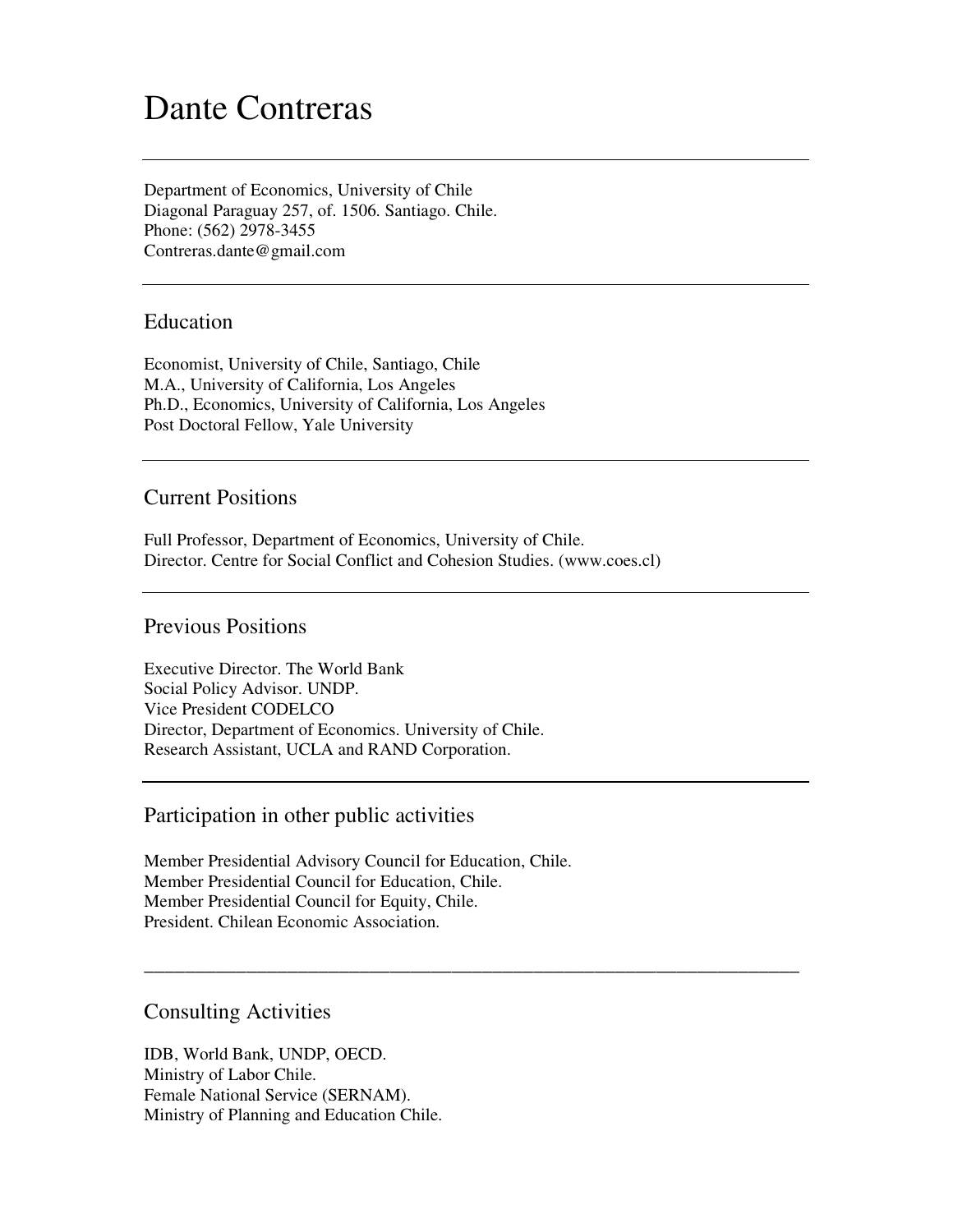# Fields

Research and Teaching: Labor Economics, Poverty, Inequality, Economics of Education and Program Evaluation.

**\_\_\_\_\_\_\_\_\_\_\_\_\_\_\_\_\_\_\_\_\_\_\_\_\_\_\_\_\_\_\_\_\_\_\_\_\_\_\_\_\_\_\_\_\_\_\_\_\_\_\_\_\_\_\_\_\_\_\_\_\_\_\_\_\_\_\_\_\_\_\_\_\_\_\_** 

# Academic Honors And Awards

Best undergraduate teacher, Universidad de Chile. Bets researcher, Universidad de Chile. FONDECYT, FONDAP Chile. Best Student Graduated, University of Chile. University of California, Los Angeles Fellowship Beca Presidente de la República, Mideplan Rockefeller Grant. Fullbright Fellowship.

#### References

Janet Currie. Professor, Princeton University. James Heckman. Professor. The University of Chicago (Nobel Prize) Duncan Thomas, Professor Duke University. Arnold Harberger, Professor University of California, Los Angeles. Patricio Meller, Professor Universidad de Chile. Francois Bourguignon, Paris School of Economics. Jere Behrman. University of Pennsylvania.

Enrique Ganuza, former Chief Economist, UNDP, Latin America and the Caribbean; former Resident Coordinator, Chile Andrés Velasco. Dean School of Public Policy, LSE.

# Publications

# Academic Journal: International

"Labor Market Returns to Student Loans for University: Evidence from Chile" Co- authors A. Bucarey and P. Muñoz. Forthcoming *Journal of Labor Economics.* 

"Harsh Parenting during Early Childhood and Child Development" Co-authors M. Berthelon, D. Kruger and M. Palma. Forthcoming. *Economics and Human Biology*.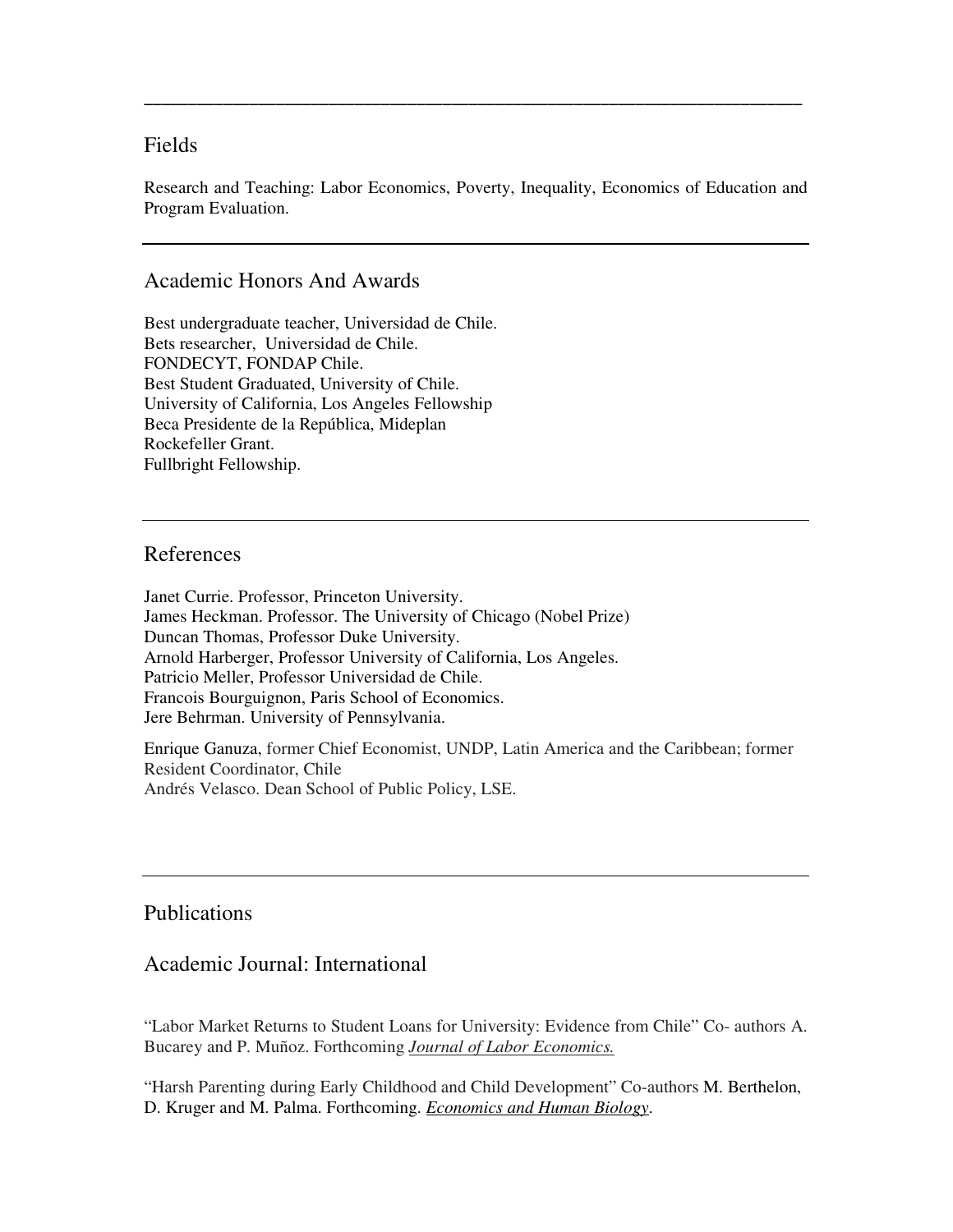The effect of the Integration of Students with Special Educational Needs: Evidence from Chile. Co-authored with Miguel Brante and Sebastián Espinoza. Forthcoming. *International Journal od Educational Development* 

"The Effect of Artistic Activities on the Development of Cognitive and Socio-emotional skills: The Case of a Youth Orchestra in a Developing Country" Co-Authors Pablo Egana del Sol and Juan Pablo Valenzuela. Forthcoming. *International Journal of Educational Development.*

"Inequality, social capital and labour market outcomes in Chile: Do network size and contact prestige predict employment, income and status attainment? Co-Authors J. Diaz, G. Otero and N. Suárez. *Social Networks*. Volume 58, July 2019, Pages 59-77

"Sexual Orientation and Participation in the Labor Force: Evidence from Chile and Uruguay" Co-Authors C. Brown and L. Schmidt. *Feminist Economics*. Volume 25, 2019 - Issue 2

"Revisiting the distributional impacts of water subsidy policy in Chile: A historical analysis from 1998-2015" Co.authors A. Gomez-Lobo and M. Palma. *Water Policy*. Water Policy 20 (2018) 1208–1226.

'Neighbourhood effects' on children's educational achievement in Chile: The effects of inequality and polarization. *Environment and Planning A*, *49*(11), 2595-2618. Co-authors Otero, G., Carranza, R. (2017)

Dante Contreras, Paulina Sepúlveda; Effect of Lengthening the School Day on Mother's Labor Supply, *The World Bank Economic Review*, Volume 31, Issue 3, 1 October 2017, Pages 747– 766, https://doi.org/10.1093/wber/lhw003.

Dante Contreras & Esteban Puentes (2016) Inequality of Opportunities at Early Ages: Evidence from Chile, *The Journal of Development Studies* 53:10, 1748 1764, DOI: 10.1080/00220388.2016.1262025

"Bullying, Identity and School Performance: Evidence from Chile". Co-Authors G. Elacqua, M. Martinez , A- Miranda. *International Journal of Educational Development*, Volume 51, November 2016, Pages 147-162.

"Income Inequality or Performance Gap? A Multilevel Study of School Violence in 52 Countries". Co authors: G. Elacqua, M. Martinez, A- Miranda. *Journal of Adolescent Health*. Volume 57: Number 5: November 2015.

"Self-Employment and queues for wage work: Evidence from Chile". Co-authors: Roberto Gillmore and Esteban Puentes. *Journal of International Development*. Vol 29, issue 4, May 2017, pages 473-499.

"Determinants of early child development in Chile: Health, cognitive and demographic factors". Co-author Stephanie González. *International Journal of Educational Development*. Volume 40, January 2015, Pages 217–230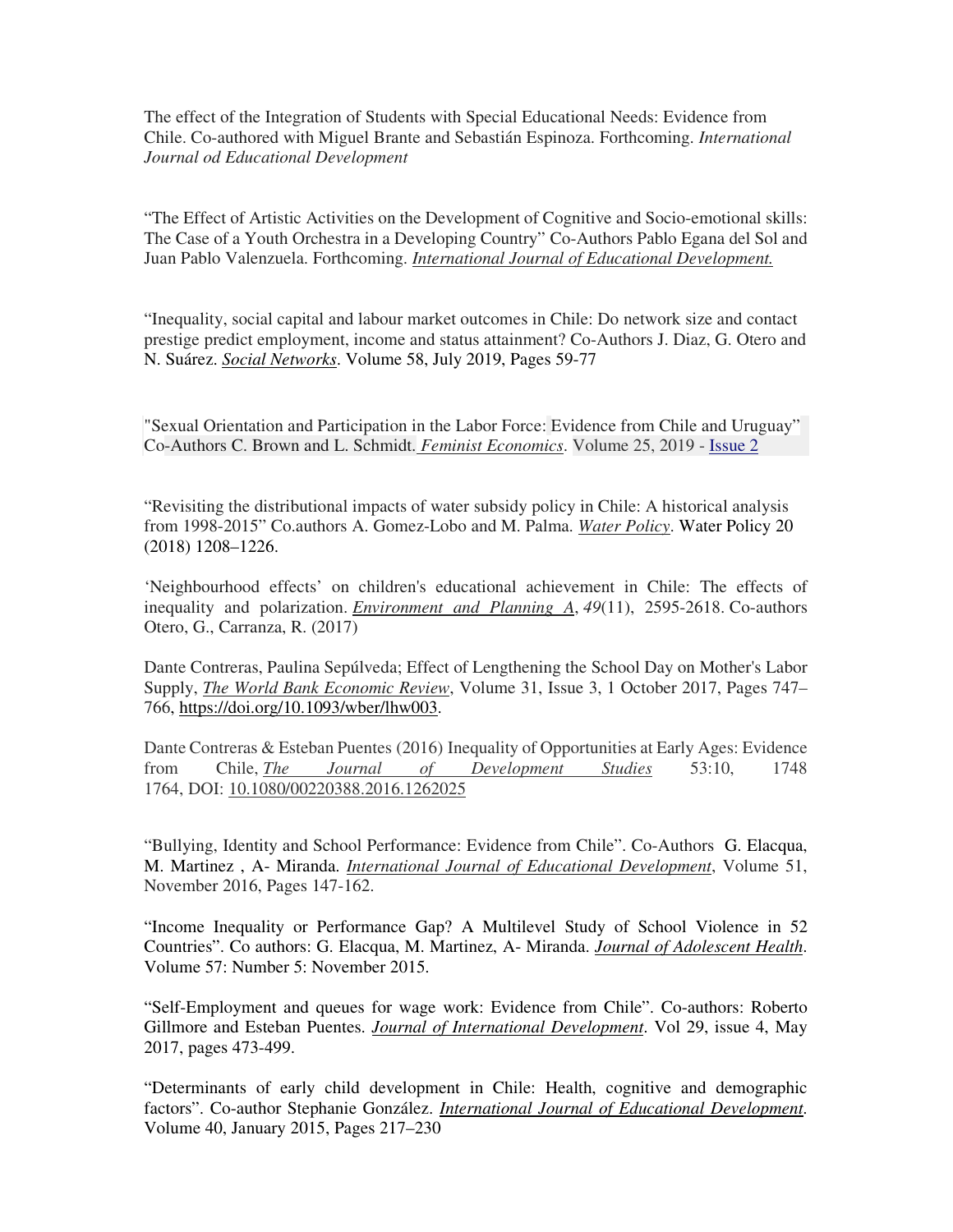"Improving the Measurement of the Relationship between Opportunities and Income: Evidence from longitudinal Data from Chile". Co-authors Osvaldo Larrañaga, Esteban Puentes and Tomás Rau. *Development Policy Review*, 2014, 32 (2): 219-237.

"Tournament Incentives for Teachers: Evidence from a Scaled-Up Intervention in Chile". Coauthor Tomás Rau. *Economic Development and Cultural Change*, Vol. 61, No. 1 (October 2012), pp. 219-246

"Impact Evaluation of Chile Solidario: Lessons and Policy Recommendations" *Journal of Latin American Studies*. Co authors: Osvaldo Larrañaga and Jaime Ruiz-Tagle (May 2012)

"The evolution of opportunities for children in Chile 1990-2006" *CEPAL Review* (April, 2012, Nº 106). Co authors: Osvaldo Larrañaga, Esteban Puentes and Tomás Rau.

"The Effectiveness of Private School Franchises in Chile's National Voucher Program". *School Effectiveness and School Improvement.* Co authors: Gregory Elacqua, Humberto Santos and Felipe Salazar. Vol. 22, No. 3, September 2011, 237–263

"Child labor and schooling in Bolivia: Who's falling behind?" The roles of domestic work, gender and ethnicity. *World Development*. April, 2011 (Vol. 39, No. 4) Co-authors: Diana Kruger and Daniela Zapata.

"Decomposing wage inequality in formal labor markets in Latin America: A decade of changes". Co-author Sebastian Gallegos. April 2011, Nº 103) *CEPAL Review*

"When the schools are the ones that chose: the effects of screening in Chile". Co-authors Paulina Sepulveda and Sebastian Bustos. *Social Science Quarterly*. Volume 91, December 2010

"The determinants of labour force participation and employment in Chile", *Applied Economics*, Contreras, D., de Mello, L. and Puentes, E. (2010) First published on: 21 September 2010

"Cultural Factors and female participation in Chile" Co autor, Gonzalo Plaza. *Feminist Economics*, May 2010

"The Effectiveness of Franchises and Independent Private Schools in Chile's National Voucher System" May 2008 *Education Next*. Co authors: Gregory Elacqua and Felipe Salazar.

"Poverty Dynamic in Chile" C. Neilson, D. Contreras, R. Cooper and J. Hermann. *Journal of Latin American Studies*. May, 2008

"Crecimiento pro pobre en Chile", D. Contreras, R. Cooper y C. Neilson. *El Trimestre Económico*, Vol LXXV (4) num. 300, Octubre – Diciembre de 2008.

"Refuerzo escolar para niños pobres: ¿Funciona?", Dante Contreras, Rodrigo Herrera. *El Trimestre Económico*, Vol. LXXIV (1), pp. 123-159, enero-marzo de 2007.

"En busca del oro. ¿Qué determina el éxito en competencias deportivas internacionales?". Dante Contreras, Andrés Gómez-Lobo. *El Trimestre Económico,* Vol. LXXIII (2), pp 241-263, Abril-junio 2006.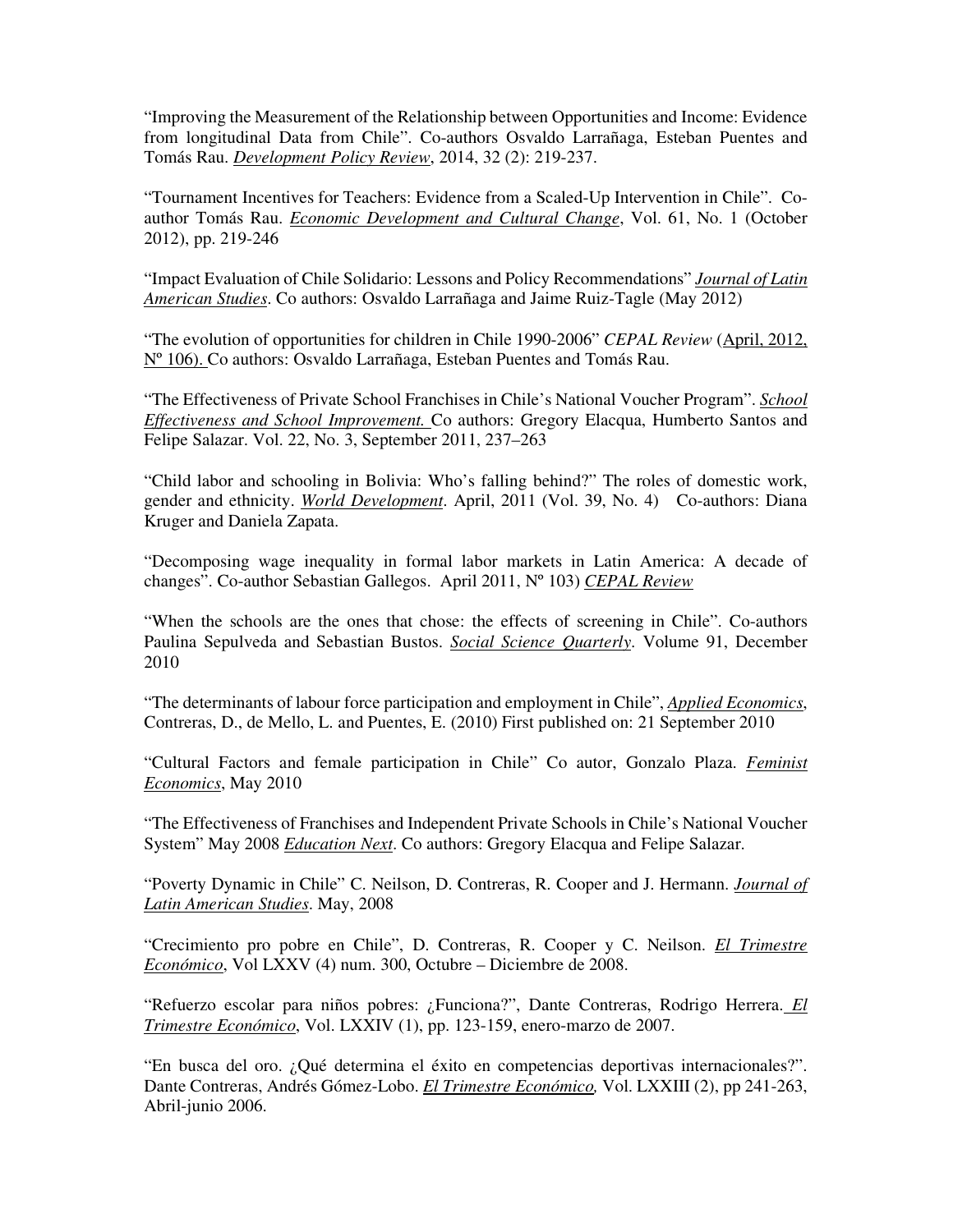"Female labour force participation in greater Santiago, Chile: 1957-1997. A synthetic cohort analysis". Dante Contreras, David Bravo y Esteban Puentes. *Journal of International Development.* Vol. 17, Issue 2, pp 169-186, February 2005.

"Political economic regime and the wage curve: Evidence from Chile, 1957–1996".Janine Berg and Dante Contreras. *International Review of Applied Economics*. Vol. 18, Nº2, pp 151–165. April 2004.

"Water subsidy policies: A comparison of the Chilean and the Colombian Schemes". Andrés Gómez-Lobo and Dante Contreras. *The World Bank Economic Review*. Vol. 17 Nº3, pp 391– 407. December 2003.

"Poverty and inequality in a rapid growth economy: Chile 1990 –1996. Dante Contreras, *Journal of Development Studies*. Vol. 39 Nº3, February 2003.

"Explaining wage inequality in Chile. Does education really matter?" Dante Contreras, *Journal of Income Distribution.* Vol. 11, Issue 1-2, pp 53-76, Spring-Summer 2002.

"Crisis, ingresos y mercado de trabajo en Ecuador". Dante Contreras, María Luisa Granda. *Bulletin de I'Institut Francais d'Etudes Andines*, Vol. 31 Nº3, pp. 621-654,2002.

"Economic growth and poverty alleviation. A regional analysis in a rapid growth economy: Chile 1990-1996". Dante Contreras *Development Policy Review*. Vol. 19,N°3, September 2001.

"Does gender and birth order matter when parent specialize in child's nutrition?.Evidence from Chile". Coauthor Luis Rubalcava. *Journal of Applied Economics*. Vol. III, Nº2. November 2000.

"Activos y recursos de la población en Chile". *El Trimestre Económico*. Vol. LXVI (3), Nº263, Julio-Septiembre 1999.

#### **Books**

*Las Nuevas Políticas de Protección Social en Chile (Nueva edición ampliada y actualizada)*, en O Larrañaga y D Contreras. UNDP, Uqbar, Santiago, 2015.

\_\_\_\_\_\_\_\_\_\_\_\_\_\_\_\_\_\_\_\_\_\_\_\_\_\_\_\_\_\_\_\_\_\_\_\_\_\_\_\_\_\_\_\_\_\_\_\_\_\_\_\_\_\_\_\_\_\_\_\_\_\_\_\_\_\_\_\_\_\_\_\_\_\_\_

*Las Nuevas Políticas de Protección Social en Chile*, en O Larrañaga y D Contreras. UNDP, Uqbar, Santiago, 2010.

*Competencias básicas de la población adulta*. David Bravo, Dante Contreras. CORFO,Universidad de Chile, Ministerio de Economía. Mayo 2001**.** 

*Evaluación de impacto de los programas de capacitación: El caso de Fundes*. Editores: David Bravo, Dante Contreras y Gustavo Crespi. McGraw Hill. Agosto, 2000.

#### Chapters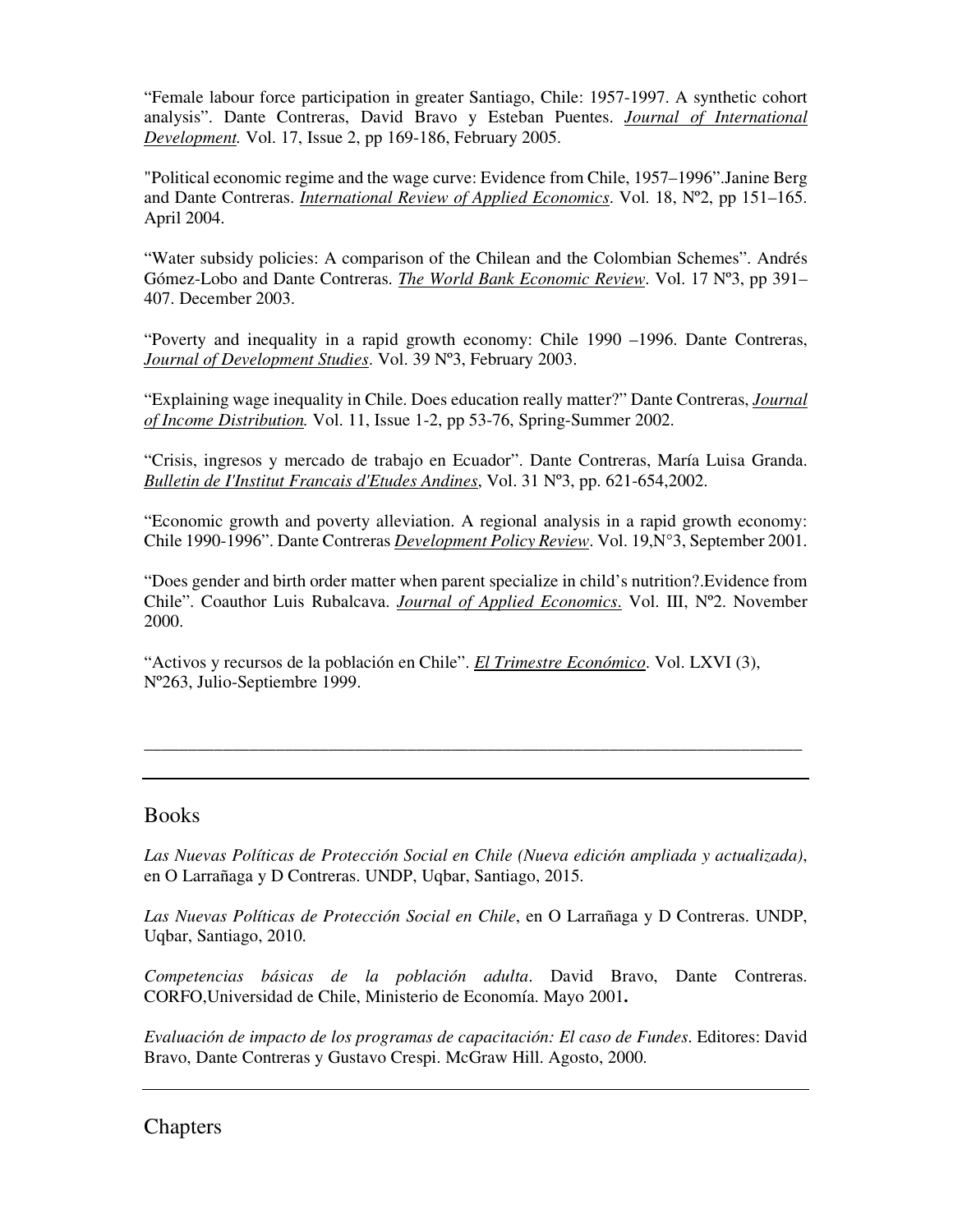"Policy regimes, Inequality, Poverty and Growth: The Chilean Experience, 1973-2010" Chapter 5. *Falling Inequality in Latin America. Policy Changes and Lessons*. Giovanni Andrea Cornia, Editor. Oxford University Press (2014)

"Social Policies: From Social Debt to Welfare State". Chapter 11, in *Democratic Chile. The Politics and Policies of a Historic Coalition, 1990-2010. Kirsten Sehnbruch and Peter Siavelis Editors. Rienner (2014)* 

"Desarrollo con Cohesión Social en América Latina", en *Violencia y Cohesión Social en América Latina*. F.J. Diaz y P. Meller editores. CIEPLAN, 2012

"El Capital Cultural Familiar y su influencia sobre las habilidades Lectoras", en Evidencias para Políticas Públicas en Educación. Centro de Estudios MINEDUC, 2012.

"Desigualdad y políticas educacionales: desde la Ley de subvención escolar preferencial a una subvención escolar pública", en *El Chile que se viene. Ideas, miradas, perspectivas y sueños para el 2030.* R. Lagos y O. Landerretche editores. Catalonia, 2011.

"Poverty, Inequality and Welfare in a Rapid-Growth Economy: The Chilean Experience". *The Poorest and the Hungry: Assessments, Analyses, and Action (2009) s.* Chapter 31, Pages 307 - 312. International Food Policy Research Institute. Washington, D.C, U.S.A.

"The Effectiveness of Franchises and Independent Private Schools in Chile's National Vouchers Program". *Emerging Evidence on Vouchers and Faith-Based Providers in Education (2009).*  Chapter 2, Pages 19 - 38. The World Bank, Washington, D.C, U.S.A. Co-authored with Gregory Elacqua and Felipe Salazar.

"When Schools Are the Ones That Choose: Policy Analysis of Screening in Chile". *Emerging Evidence on Vouchers and Faith-Based Providers in Education (2009).* Chapter 4, Page 55 - 70. The World Bank, Washington, D.C, U.S.A. Co-authored with Paulina Sepulveda and Sebastian Bustos.

"Internet y Mercado Laboral". Dante Contreras y Susana Ojeda, en Telecomunicaciones: Convergencia y Nuevos Desafíos. Capítulo 8, pp. 271-297. SUBTEL. Junio de 2008.

"Calidad de la Educación y Acceso a las Tecnologías de la Información". Dante Contreras, Leslie Miranda y Jorge Rivera, en Telecomunicaciones: Convergencia y Nuevos Desafíos. Capítulo 7, pp. 237-268. SUBTEL. Junio de 2008.

"Movilidad y vulnerabilidad en Chile" Dante Contreras, Ryan Cooper, Jorge Hermann y Christopher Neilson, en La Nueva Realidad de la Pobreza en Chile, cap. 6, pp. 219-242, Libertad y Desarrollo,octubre de 2006.

"Políticas educacionales en Chile: Vouchers, concentración, incentivos y rendimiento" en *Uso e impacto de la información educativa en América Latina*, PREAL, pp 61-110, Santiago Cueto, editor, Santiago, Chile, 2005.

"Trade openness and the female worker: The case of Chile". Dante Contreras, Esteban Puentes and Tomás Rau. In *Women at Work, Challenges for Latin America*. Claudia Piras, Editor. Inter-American Development Bank, 2004.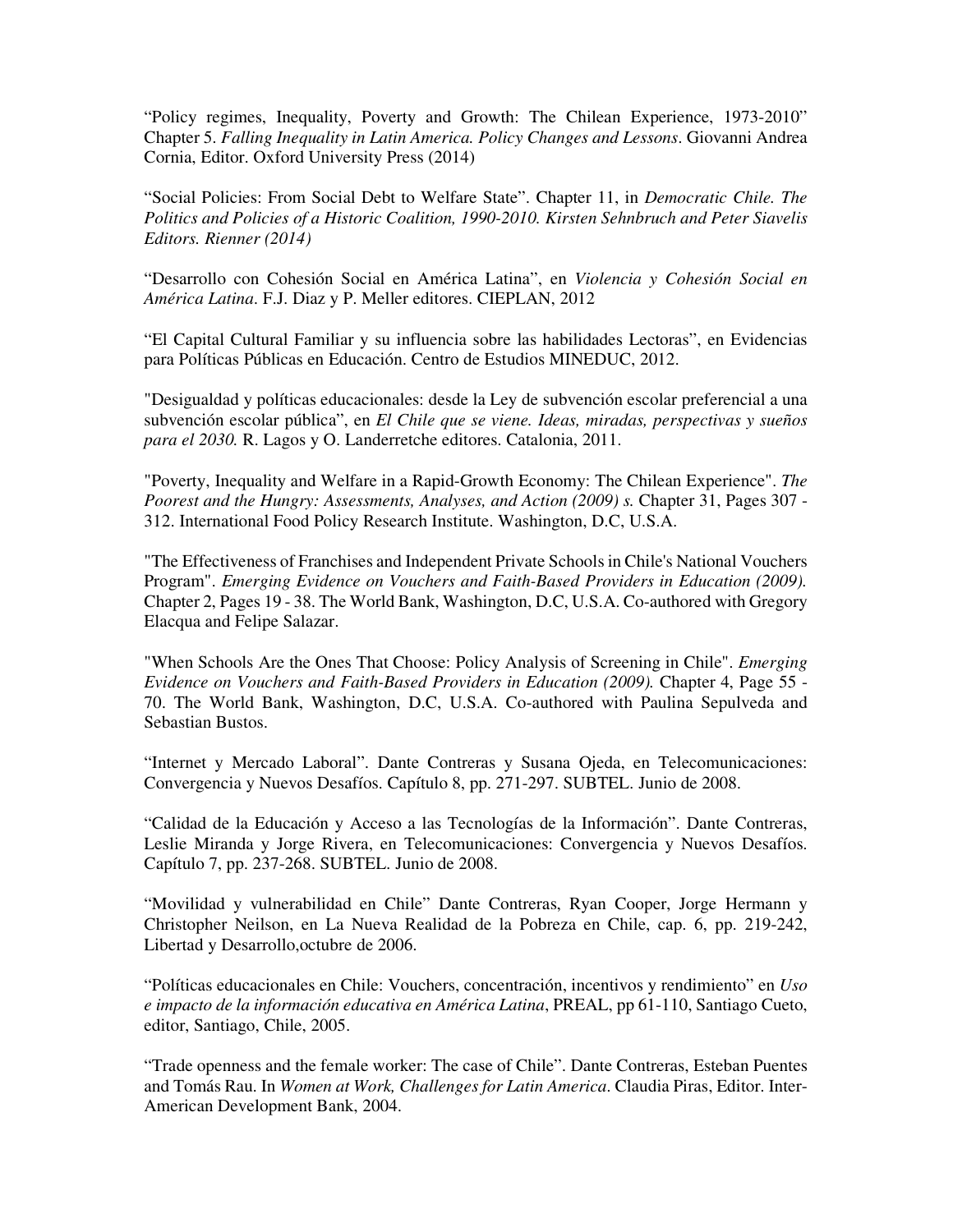"Mercado laboral: Cómo ha variado el 20% de los hogares con menor bienestar socioeconómico". Dante Contreras, Patricia Medrano. *Cómo ha cambiado la vida de los chilenos... Análisis comparativo de las condiciones de vida en los hogares con menor bienestar socioeconómico* (Censos 1992-2002). Pp. 93-113. INE, septiembre, 2004.

"La distribución del ingreso en Chile 1990-1996: análisis del impacto del mercado de trabajo y las políticas sociales", David Bravo, Dante Contreras, en *Reformas y Equidad Social en América Latina y el Caribe: Memorias de la primera fase del foro de equidad social*, capítulo 6, pp 99-128. Banco Interamericano de Desarrollo, abril de 2004.

"Le ombre del miracolo: banessere e povertà". Allende L'altro 11 settembre /30 annifa. *Quaderni dell'America Latina*. Capitolo VI, Pag. 232. 2003. "Meeting the millennium poverty reduction targets". CEPAL, IPEA, UNDP, enero 2003.

"Chile: Trade liberalization, employment and inequality". D. Bravo, D. Contreras, J. de Gregorio T. Rau y S. Urzúa. Editores Rob Vos, Lance Taylor and Ricardo Paes de Barros, en *Economic liberalization, distribution and poverty*. *Latin America in the 90s*. Libro editado por Edward Elgar Publishing Ltd.

"Trends in inequality and the impact of social expenditures". Dante Contreras. En *Chile's high growth economy*. The World Bank. 2002

"From quantity to quality: Human capital and income in Chile", en *Portrait of the Poor.An Asset-Based approach*. Orazio Attanasio and Miguel Székely Editors. Chapter four.With Osvaldo Larrañaga. IDB, January, 2001.

"Liberalización comercial, empleo y desigualdad en Chile", en *Liberalización, Desigualdad y Pobreza: América Latina y el Caribe en los 90.* Enrique Ganuza, Ricardo Paes de Barros, Lance Taylor, Rob Vos Editors, pp. 425–489. PNUD, 2001.

"La administración de los ingresos por exportaciones mineras en Bolivia, Chile y Perú". Pilar Romaguera G. y Dante Contreras G. Alberto Pascó-Font, Editor. Grade-IDRC. Lima (1995). \_\_\_\_\_\_\_\_\_\_\_\_\_\_\_\_\_\_\_\_\_\_\_\_\_\_\_\_\_\_\_\_\_\_\_\_\_\_\_\_\_\_\_\_\_\_\_\_\_\_\_\_\_\_\_\_\_\_\_\_\_\_\_\_\_\_\_\_\_\_\_\_\_\_\_\_\_\_\_\_\_\_

#### Academic Journal: Chile

"Programa de Alfabetización Primero LEE: Evidencia de una evaluación cuasi-experimental en Chile". Pensamiento Educativo. Vol 55, No 2 (2018)

"Trayectoria Negativa de la Clase Media: México 2002-2009" Co autoreado Elvia Tapia. Rev. Est. de Políticas Públicas, 148-158. Vol. 4 (2016): Noviembre

"Terremoto y sus efectos sobre el bienestar: un análisis multidimensional" Co autoreado Claudia Sanhueza y Ángela Denis. Persona y Sociedad. Volumen XXVI / Nº 1 / Abril 2012.

"Anti crime programs: An evaluation of Comuna Segura Program". Co autoreado Rodrigo Montero y Jose Miguel Benavente. Estudios de Economía. Vol 38, Nº2, Diciembre 2011.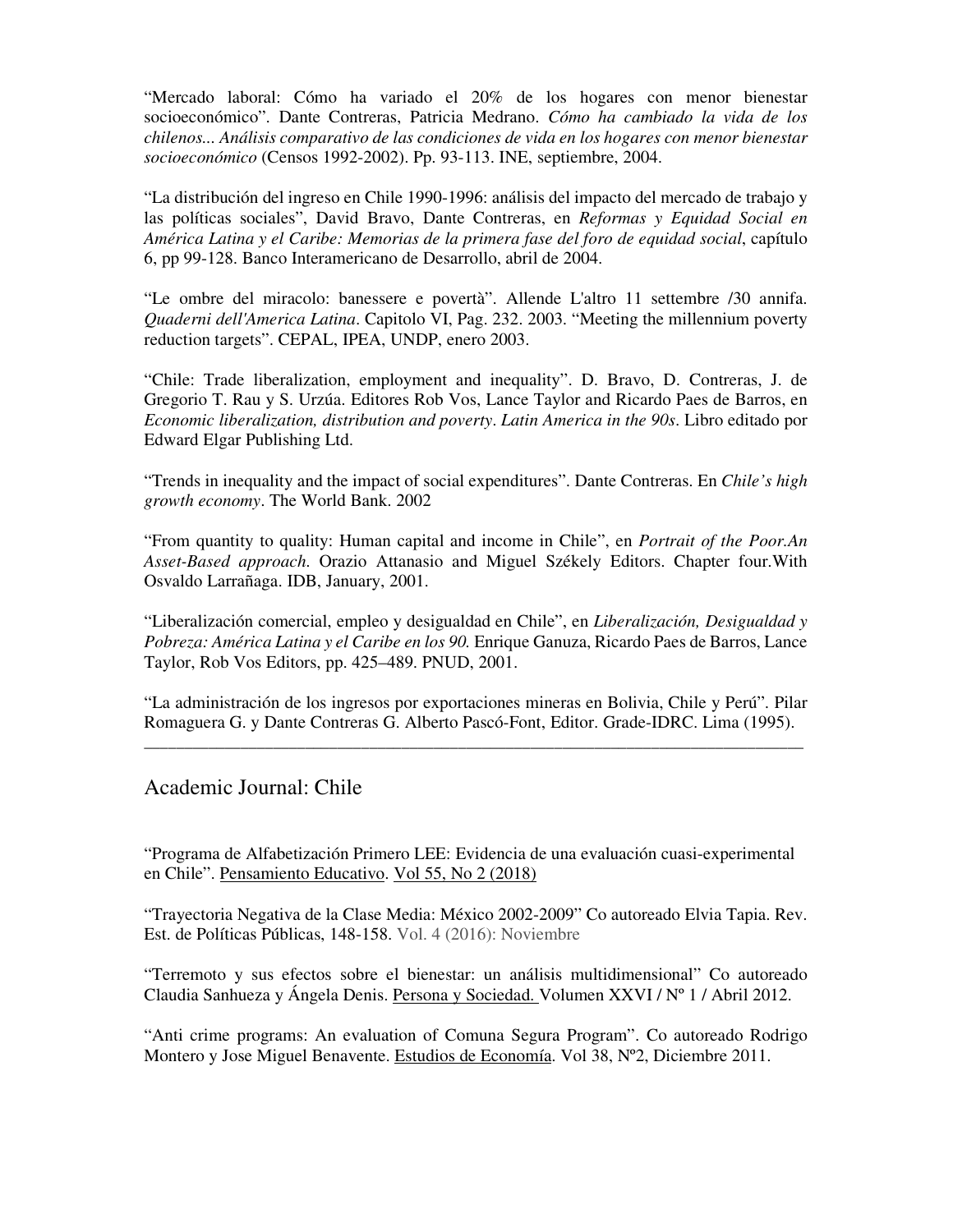"Determinantes de Desempeño Universitario: ¿Importa la habilidad relativa?" N°30, Julio 2009. Pág 17 – 48. *Revista Calidad en la Educación. Co-authored with Sebastian Gallegos y Francisco Meneses* 

Self-Employment in Chile, Long Run Trends and Education and Age Structures Changes. Esteban Puentes, Dante Contreras, Claudia Sanhueza. Estudios de Economía, Vol. 34 Nº2, pp. 203-247, Diciembre de 2007.

¿Estimando el retorno a la educación o a los no observables?: Evidencia de datos de panel. Dante Contreras, Emerson Melo Susana Ojeda. Estudios de Economía, Vol. 32, Nº2, pp 187- 199, diciembre de 2005.

"Chilean labor market efficiency: an earnings frontier approach". Dante Contreras Sergio Salas. Estudios de Economía. Vol. 30, Nº1, pp. 87-102, June 2003.

"Desigualdad educacional en Chile: geografía y dependencia". Dante Contreras,Víctor Macías. Estudios de Economía. Año 39, Nº118, pp. 395-421 Diciembre 2002.

"PAA, ¿una prueba de inteligencia?". Dante Contreras, co-author David Bravo, Claudia Sanhueza. Perspectivas, Vol. 4, Nº2. 2001.

"Poverty and income distribution in Chile 1987-1998". New evidence. co-authors Osvaldo Larrañaga, Julie Litchfield, Alberto Valdés. Cuadernos de Economía. Año 38,Nº114. Agosto 2001.

"Indicadores de medición del impacto de la capacitación en la productividad". David Bravo, Dante Contreras y C. Montero. *Relaciones del Trabajo*. Año 11, Nº31, 2000.

"Asignación de recursos en los hogares pobres de Chile". Coauthor Julio Cáceres.Cuadernos de Economía. Año 36 Nº108, pp 727-760. Agosto 1999.

"Distribución del ingreso en Chile. Nueve hechos y algunos mitos". Perspectivas. Vol. 2,  $N^{\circ}2$ . Mayo 1999.

"¿Cómo medir la distribución de ingresos en Chile? ¿Son distintas nuestras regiones? ¿Son distintas nuestras familias? Coautor Jaime Ruiz-Tagle V. Estudios Públicos, Nº65 pp 59-80, Centro de Estudios Públicos Verano 1997.

"Pobreza y desigualdad en Chile: 1987-1992. Discurso, metodología y evidencia empírica". Estudios Públicos Nº64 pp 57-94, Centro de Estudios Públicos, Primavera 1996.

"Restricciones al crecimiento: Aplicación de un modelo de brechas a la economía Chilena". Colección Estudios Cieplan. Nº36 (1992).